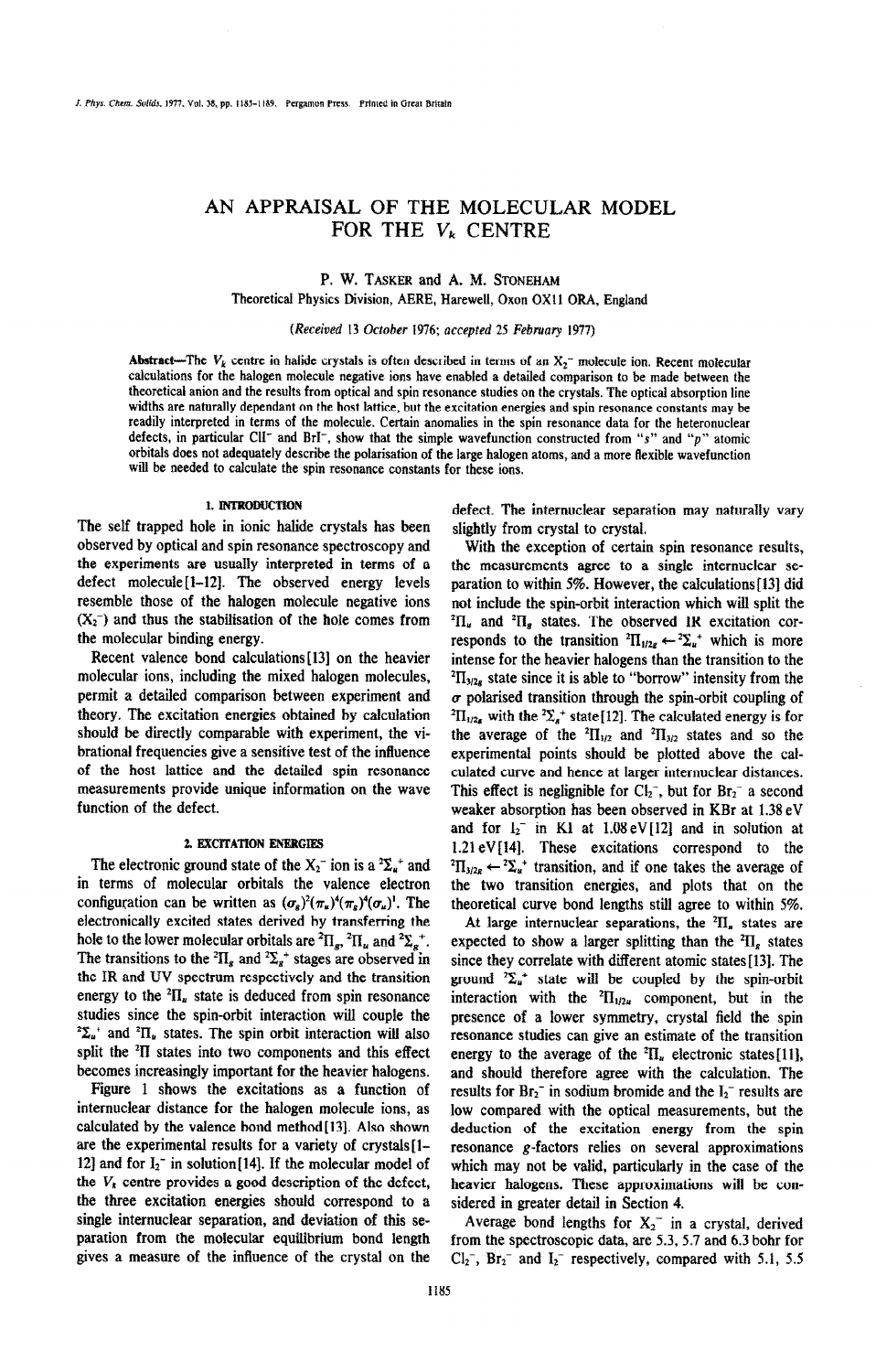

Fig. 1. Calculated excitation energies as a function of internuclear distance for Cl<sub>2</sub><sup>-</sup>, Br<sub>2</sub><sup>-</sup>, I<sub>2</sub><sup>-</sup>. Transitions are labelled  $E_x$ (<sup>2</sup>II<sub>g</sub>  $\leftarrow$  <sup>2</sup> $\Sigma_u$ <sup>+</sup>),  $E_g$ (<sup>2</sup>II<sub>g</sub>  $\leftarrow$  <sup>2</sup> $\Sigma_u$ <sup>+</sup>),  $E_g$ (<sup>2</sup>I<sub>g</sub>  $\leftarrow$  <sup>2</sup> $\Sigma_u$ <sup>+</sup>). Experimental results for the  $V_k$  centre in a shown.  $\Delta$ , Li;  $\Box$ , Na;  $\nabla$ , K;  $\bigcirc$ , Rb;  $\diamond$ , Cs;  $\bigcirc$ , NH<sub>4</sub>;  $\blacksquare$ , I<sub>2</sub><sup>-</sup> soln.

and 6.2 bohr calculated for the free molecules [13], although a more detailed interpretation of the spin resonance data leads to shorter bond lengths[20]. The crystal appears to have only a small effect on the molecular defect and the description of the excitation energies in terms of the molecular states is a good approximation. This is in agreement with the conclusion drawn previously for the fluorides [15].

Figure 2 shows the excitation energy curves for the mixed halogen molecules (XY<sup>-</sup>) for comparison although there are insufficient experimental data for a similar analysis.



Fig. 2. Calculated excitation energies as a function of internuclear distance for CIBr<sup>-</sup>, CII<sup>-</sup>, BrI<sup>-</sup>. Transitions are labelled as in Fig. 1, but  $g, u$  symmetry no longer applies.

#### 3. LINE WIDTHS

Table 1 shows the widths of the observed optical absorption lines. The line widths depend on the shape of the ground and excited state potential curves and can be approximated by [16]

$$
W=27A(\mu k)^{-1/4}\,\mathrm{eV}
$$

where A is the gradient of excited state curve, and  $\mu$  and k are the effective mass and force constant for the defect in its ground state. All energies are expressed in Rydbergs, distances in bohr and mass in units of the electron mass. The calculated widths are also shown in

Table 1: the force constants obtained from the fitting of the ground state potential curves have been used[13].

The experimentally observed lines are considerably broader than those calculated, with the widths decreasing with increasing cation size. Two mechanisms provide possible interpretations of the line broadening. Firstly, the electronically excited state may interact with the valence band of the crystal causing delocalisation of the hole. This will lower the excited state energy and increase the slope of the excitation energy curve, and thus broaden the absorption band [16]. However, a large change in slope is required to account for the line broadening, and this would considerably worsen the agreement with the excitation energies.

The force constant for the vibration is also affected by the ability of the lattice ions to follow the motion of the vibrating  $V_k$  ions, and a lower force constant will give a broader observed optical line. As the relative cation mass increases the lattice ions will become less able to follow the  $V_k$  vibration adiabatically leading to an increase in effective force constant and a narrowing of the line.

The results show the sensitivity of the line width to the environment of the host lattice. The widths for  $I_2^-$  in solution were estimated from the figure in Ref. [14], and reflect the weaker effect of the environment in solution.

#### 4. ELECTRON SPIN RESONANCE

The electron spin resonance measurements provide the most detailed information about the defect wavefunction. If the defect is primarily a halogen molecule negative ion and only slightly perturbed by the lattice, the wavefunction should show axial symmetry and this will be reflected in the measurements of the g-factors and hyperfine splittings. The data are summarised in Tables 2 and 3, and show that the two measurements perpendicular to the defect internuclear axis are very close, or equal, deviating most substantially for CII<sup>-</sup> and BrI<sup>-</sup>, whereas the measurement along the axis gives a different value in accordance with the molecular symmetry.

The ground electronic state of the  $X_2^-$  molecule is  ${}^2\Sigma_u$ <sup>+</sup> with zero orbital angular momentum about the internuclear axis. Consequently any deviation in the g-factors from the free electron value of 2.0023 is due to spin-orbit coupling to states of higher angular momentum. The  ${}^{2}$ H<sub>\*</sub> state is the only low-lying, excited state that will couple with the ground state, and gives to first order in  $\lambda/E[1-\lambda]$ 3, 11, 17, 18]

$$
\Delta g_x = \Delta g_y = \alpha_B^2 \cdot 2\lambda/E_g
$$

where  $E_e$  is the <sup>2</sup> $\Pi_u \leftarrow {}^2\Sigma_u{}^*$  excitation energy and  $\lambda$  is the spin-orbit coupling parameter when the interaction can be approximated by  $\lambda L \cdot S$ . The wavefunction of the hole is often approximated as  $\gamma_1 \psi_1 + \gamma_2 \psi_2$ ,  $\psi_1$  and  $\psi_2$  being atomic wavefunctions written as  $\psi = \alpha_s |s\rangle + \alpha_p |p\rangle$ . For a homonuclear molecule  $\gamma_1 = \gamma_2$ . Overlap is usually neglected in the normalisation of this wavefunction, giving  $\gamma_1^2 + \gamma_2^2 = 1$  and  $\alpha_s^2 + \alpha_p^2 = 1$ , where  $\alpha_p^2$  is then associated<br>with the fractional "p" character of the bonding. This neglect of overlap can lead to significant errors in the determination of the matrix elements and hence in the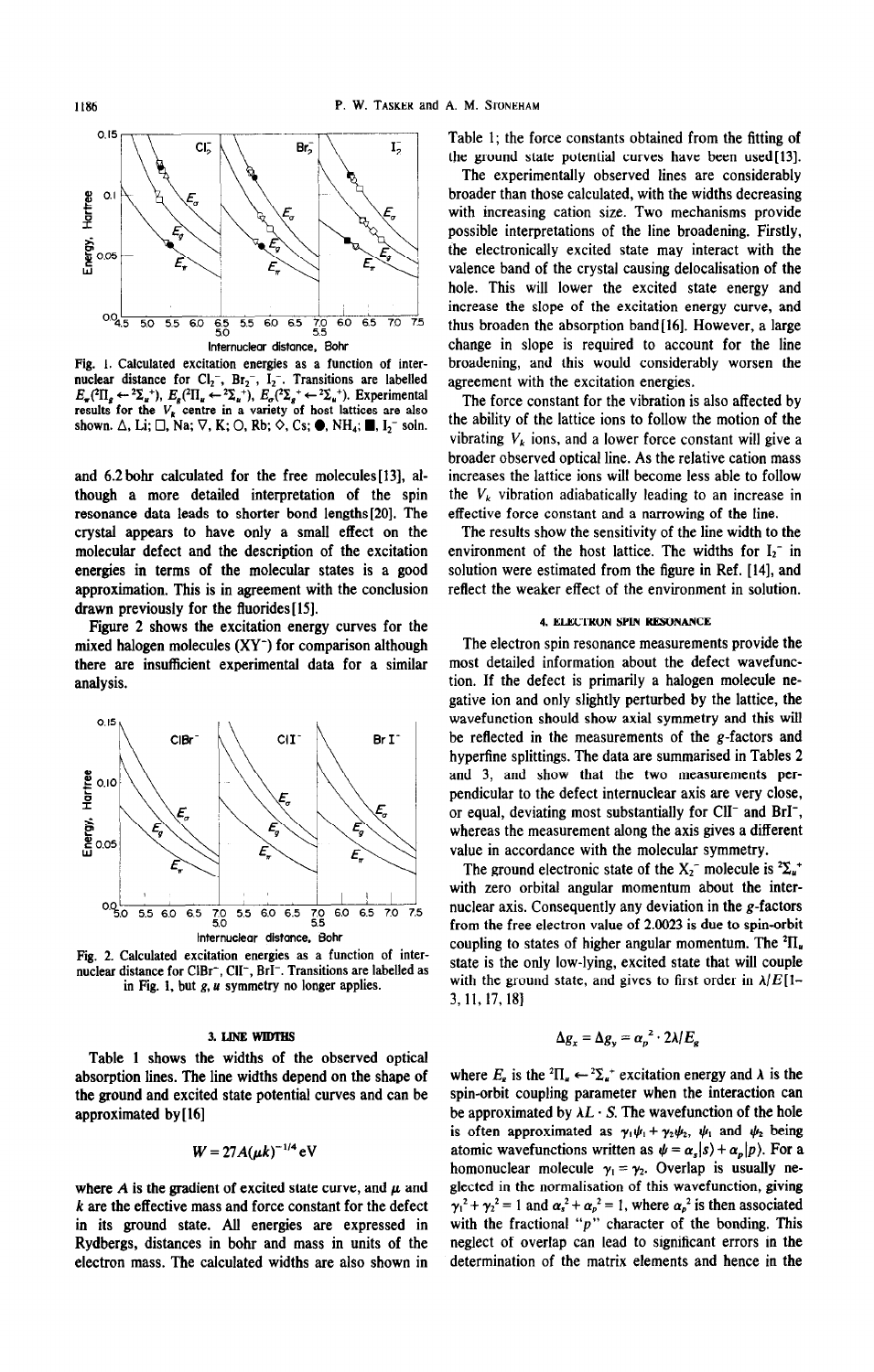|                                                 | UV transition                      |                                  | <b>IR</b> transition               |                                  |  |
|-------------------------------------------------|------------------------------------|----------------------------------|------------------------------------|----------------------------------|--|
| Crystal<br>and defect                           | Experimental<br>line width<br>(eV) | Calculated<br>line width<br>(eV) | Experimental<br>line width<br>(eV) | Calculated<br>line width<br>(eV) |  |
| $LiCl$ (Cl, $\neg$ )<br>$NaCl$ (Cl, $\bar{ }$ ) | 1.47<br>1.11                       |                                  | -                                  |                                  |  |
| $KCl$ (Cl, $\neg$ )                             | 0.81                               | 0.591                            | 0.37                               | 0.248                            |  |
| RbCl(Cl,~)                                      | 0.76                               |                                  |                                    |                                  |  |
| $NH_4Cl$ (Cl <sub>2</sub> -)                    | $0.83 - 1.0$                       |                                  | 0.37                               |                                  |  |
| $KBr(Br, \bar{ } )$                             | 0.73                               | 0.475                            | 0.26                               | 0.212                            |  |
| $NH_4Br(Br,^-)$                                 | 0.80                               |                                  | 0.27                               |                                  |  |
| $KI(I,-)$                                       | 0.55                               | 0.372                            | 0.22, 0.19                         | 0.156                            |  |
| $I_2$ <sup>-</sup> soln.                        | ~10,40                             |                                  | $-0.21$                            |                                  |  |
| $BrCl^-$ (in KCI)                               | 0.76                               | 0.570                            | 0.30                               | 0.322                            |  |
| $ICI^-$ (in $KCl$ )                             | 0.60                               | 0.452                            | 0.23                               | 0.211                            |  |
| $BrI^-$                                         |                                    | 0.424                            |                                    | 0.200                            |  |

Table 1. Experimental line widths for the optical absorption of  $V_k$  centres [3, 6-8] and for  $I_2$  in rigid solution[14] compared with calculated values for the molecule ions [ 131

Table 2. Hyperfine constants for Cl, Br and I in homonuclear and heteronuclear XY<sup>-</sup> defects[4-11].  $\alpha_s^2$  is the "s" character of the wavefunction (see text)

| Atom             | Constants                                                                         | X <sub>2</sub>                           | $CIBr^-$                              | $ClI^-$                                           | BrI-                                      |
|------------------|-----------------------------------------------------------------------------------|------------------------------------------|---------------------------------------|---------------------------------------------------|-------------------------------------------|
| 1273             | $A_{11}$<br>$A_{\perp}$<br>$A_{\pm}$<br>a<br>b<br>$\alpha_s^2$                    | 385-398<br>140-147<br>213<br>83<br>0.026 |                                       | 394.5<br>283<br>316<br>331<br>31<br>0.099         | 408.2<br>229<br>358<br>332<br>38<br>0.083 |
| <sup>81</sup> Br | $A_{11}$<br>$A_{\perp}$<br>$A_{\pm}$<br>a<br>b<br>$\alpha_s^2$                    | 450.5<br>81<br>204<br>123<br>0.017       | 484.6<br>115.5<br>238<br>123<br>0.020 |                                                   | 52<br>small<br>~1<br>~17<br>~10.01        |
| 35Cl             | $A_{11}$<br>$\pmb{A}_\perp$<br>$A_{\pm}$<br>$\boldsymbol{a}$<br>b<br>$\alpha_s^2$ | 101.3<br>12.6<br>42<br>29<br>0.015       | 89.6<br>7.5<br>35<br>27<br>0.013      | 61.2<br>$\leq 4$<br>$\leq$ 3<br>22<br>30<br>0.007 |                                           |

calculation of  $E_{\rm z}$  [11]. Calculations are usually taken to at least second order in  $\lambda/E$ , when  $\Delta g$ , becomes different from zero.

In the fourth column of Table 3 the values of  $g_x + g_y$  - $2g<sub>z</sub>$  are tabulated, and these should be approximately equal to  $\alpha_p^2/4\lambda/E_g$  for the homonuclear molecules. As the spin-orbit interaction can usually be approximated as a sum of terms for each nucleus, the same  $\Delta g$  value for the heteronuclear molecules should be equal to  $4(\alpha_{p_1}^2 \gamma_1^2 \lambda_1 + \alpha_{p_2}^2 \gamma_2^2 \lambda_2)/E_g$ . The data for most of the heteronuclear defects can be understood in this simple way. Data for the fluorine defects have been included in Table 3 for comparison. Clearly the  $\Delta g$  values for the heteronuclear defects are greater than the unweighted

Table 3. g-Factors for the  $V_k$  centre defects[1-11]. The  $\Delta g$ values for the heteronuclear centres are compared with the average  $\Delta g$  for the corresponding homonuclear centres

| Defect            | $g_{z}$         | $g_{x}$ | $g_{y}$ | $\Delta g =$ | Average<br>for $\Delta g$<br>$g_x + g_y - 2g_z (X_2 - Y_2)/2$ |
|-------------------|-----------------|---------|---------|--------------|---------------------------------------------------------------|
| $F_2^-$           | 2.0020          | 2.0218  | 2.0218  | 0.0396       |                                                               |
| Cl <sub>2</sub>   | 2.0014          | 2.0444  | 2.0423  | 0.0839       |                                                               |
| Br,-              | 1.9830          | 2.169   | 2.164   | 0.367        |                                                               |
| I,-               | 1.9118          | 2.27    | 2.27    | 0.7164       |                                                               |
| $FCI^-$           | 2.0018          | 2.030   | 2.030   | 0.0564       | 0.0618                                                        |
| $FBr^-$           | 1.9891          | 2.125   | 2.125   | 0.2718       | 0.2033                                                        |
| FI-               | 1.9363          | 2.26    | 2.26    | 0.6474       | 0.378                                                         |
| ClBr <sup>-</sup> | 1.9840          | 2.133   | 2.135   | 0.300        | 0.255                                                         |
| CII=<br>BrI-      | 1.855<br>1.9041 | 2.326   | 2.395   | 1.008        | 0.400                                                         |

mean of the values for homonuclear defects, since the density of the unpaired electron is greatest on the least electronegative atom. The  $\Delta g$  for the heteronuclear defect is closer to the results for the heavier halogen ion than the lighter one.

The results for CII<sup>-</sup> cannot be so easily explained, for the  $\Delta g$  for this defect is greater than that for  $I_2^-$ . With the simple model presented here this can only be understood if the heteronuclear wavefunction shows much greater "p" character than the homonuclear wavefunction. For heteronuclear molecules the wavefunction no longer has gerade, ungerade parity and so the lowest-lying <sup>2</sup>II state may also be coupled to the ground  ${}^{2}\Sigma$  state. This will lead to an increase in  $\Delta g$ , but, since this second term in the expression for  $\Delta g$  is zero for the homonuclear defects, it is expected to be small for the  $XY^-$  centres [5]. In any case, neither of the interpretations given above are consistent with the data from the hyperfine splittings.

The hyperfine constants are given in Table 2 as well as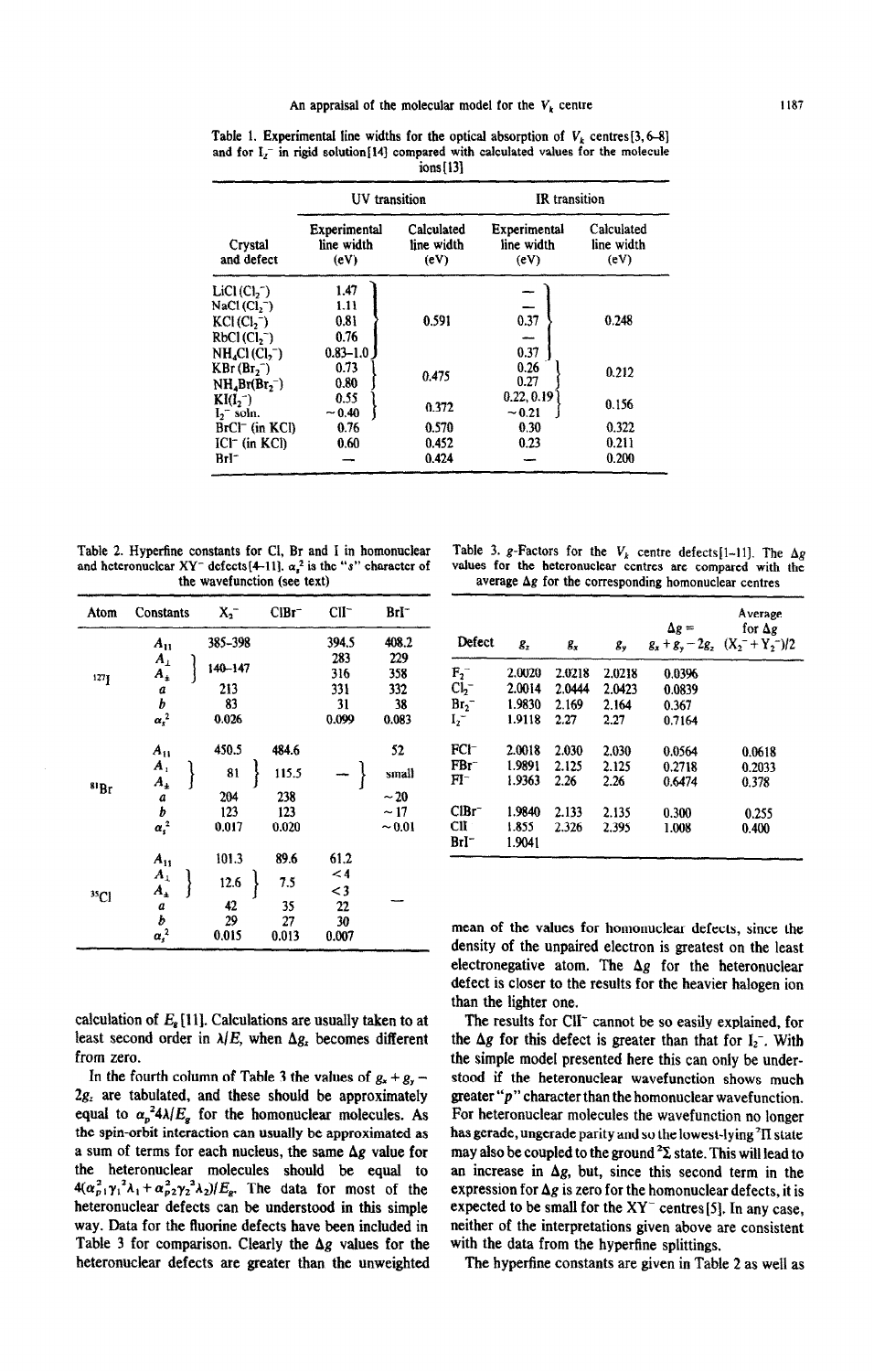two constants  $a$  and  $b$  calculated from

$$
a = (A_{11} + 2A_{\perp})/3
$$
  

$$
b = (A_{11} - A_{\perp})/3.
$$

These are related to the simple wavefunction by  $[1 -$ 3, 17, 18]

$$
a = \gamma^2 \alpha_s^2 \frac{16}{3} \pi g_N \beta_N \beta |s(0)|^2
$$

$$
b = \gamma^2 \alpha_p^2 \frac{4}{15} g_N \beta_N \beta \langle r^{-3} \rangle
$$

and are directly proportional to the fractional "s" and " $p$ " characters of the wavefunction, if we neglect the overlap. (The subscript  $N$  refers to the nuclear constants). The values of  $\langle r^{-3} \rangle$  and  $|s(0)|^2$  vary along the homologous series of halogens but the ratio  $\langle r^{-3} \rangle / |s(0)|^2$  is approximately constant and taken as 0.65[5]. The calculated values of  $\alpha_s^2$  are shown in Table 2 and, although the neglect of overlap may make these fractions smaller than they should be, the trend is clear. The proportion of "s" character on the heavier atom in the heteronuclear defect is greater than in the corresponding homonuclear defect and the effect is most marked for the most disparate size of atoms. This agrees with the valence bond calculation[13] in which the wavefunction changed in the same way. This can be easily understood in terms of the polarisation of the larger atom by the charge accumulated on the smaller one, which leads to hybridisation of the orbitals on the larger atom. However it is the opposite to the change required to interpret the g-factors for CII".

We can check the consistency of our argument by calculating the ratio of the constant  $a$  or  $b$  for the same atom in a homonuclear or heteronuclear defect. This gives us the increase (or decrease) in " $s$ " or " $p$ " character of the atomic wavefunction. The calculated  $\alpha_s^2$  and  $\alpha_o^2$  for the homonuclear molecules can be used to calculate the  $\alpha_s^2$  and  $\alpha_p^2$  for the atom in the heteronuclear molecule, except that the atomic functions will no longer be normalised, i.e.  $\alpha_s^2 + \alpha_p^2 \neq 1$ , for the atom in the heteronuclear molecule since the hole density is not equally divided between its atoms. The lighter atom may be expected to show a net decrease in  $\alpha_s^2 + \alpha_p^2$  but this should be compensated by a net increase in hole density on the heavier atom. Thus for a heteronuclear defect XY<sup>-</sup>,

$$
\frac{1}{2}(\alpha_s^2+\alpha_p^2)_X+\frac{1}{2}(\alpha_s^2+\alpha_p^2)_Y=1.0.
$$

It should be noted that since we are concerned with the ratios of  $a$  and  $b$ , this argument is not dependent on the values chosen for  $(r^{-3})$  and  $|s(0)|^2$ , and the effect of the neglect of overlap is minimised as we are comparing the wavefunctions for the homonuclear and heteronuclear defects, calculated in the same way.

The evaluation of the sum for CIBr<sup>-</sup> gives a total of 0.966 which is very close to the theoretical value of 1.0, but the values for BrI<sup>-</sup> and CII<sup>-</sup> are 0.312 and 0.716 respectively. If the wavefunction for the hole in a homonuclear molecule can be described only in terms of "s" and " $p$ " orbitals, this is no longer adequate as a description of BrI<sup>-</sup> and CII<sup>-</sup>, unless the "s" and "p" orbitals of I in BrI<sup>-</sup> and CII<sup>-</sup> are strongly affected by the heteronuclear partner. Since the equilibrium interatomic spacings in the heteronuclear molecules obey an additivity rule [13], simple changes in the radial parts of the "s" and " $p$ " functions are unlikely to be the main explanation. The simplest interpretation is that a calculation of the bonding in terms of just " $s$ " and " $p$ " atomic orbitals is not capable of describing the polarisation of the large atom, that may be due to the unequal charge distribution or the crystal field. The wavefunction can be made more flexible by inclusion in the basis of higher angular momentum orbitals such as the atomic "d" orbitals, which for the heavier halogens are not too far removed in energy from the valence "s" and " $p$ " orbitals. Clearly if the hole density near an atomic nucleus lies partly in higher angular momentum orbitals this will affect the spin resonance constants, and provides not only a consistent description of the anisotropic hyperfine constants but also gives an explanation for the large deviation in g-factor for the heteronuclear molecules. The iodine-containing molecules even show a large shift in the  $g<sub>z</sub>$  component which should be close to the free electron value. These conclusions are in agreement with the work of Jette and Adrian who have calculated anisotropic hyperfine constants using a valence bond wavefunction constructed from " $s$ " and " $p$ " atomic orbitals<sup>[19]</sup>. They found that the agreement between theory and experiment was poorest for the heaviest halogen in a heteronuclear XY" molecule, and the discrepancy increased with the dissimilarity of the two halogens.

### 5. CONCLUSIONS

We have compared the principal, experimental data on the  $V_k$  centre with calculations for the  $X_2$  molecule ion. The widths of the optical absorption lines are clearly very dependant on the relaxation of the crystal and one would not expect them to resemble the calculated values. However, they do approach the molecular values as the cation mass increases, and for  $I_2$  in solution where the environmental effects are weaker. The absorption energies agree very well with the calculated  $X_2^-$  excitations and suggest that the molecular model describes the  $V_k$ centre well, with only very small deviations in geometry induced by the lattice environment. The axial symmetry of the spin resonance data also agrees with the molecular model, but the simple molecular wavefunction is inadequate in explaining the results for the heteronuclear ions. This is due to the polarisation of the larger ion but may, nevertheless, be a molecular effect rather than a lattice effect, since the anomaly arises for heteronuclear defects. However the lattice has some influence since the heavy ions also show the largest deviations from axial symmetry, Considering the large polarisability of the heavy halogens, it is not surprising that both its atomic partner and the crystal lattice should affect the wave